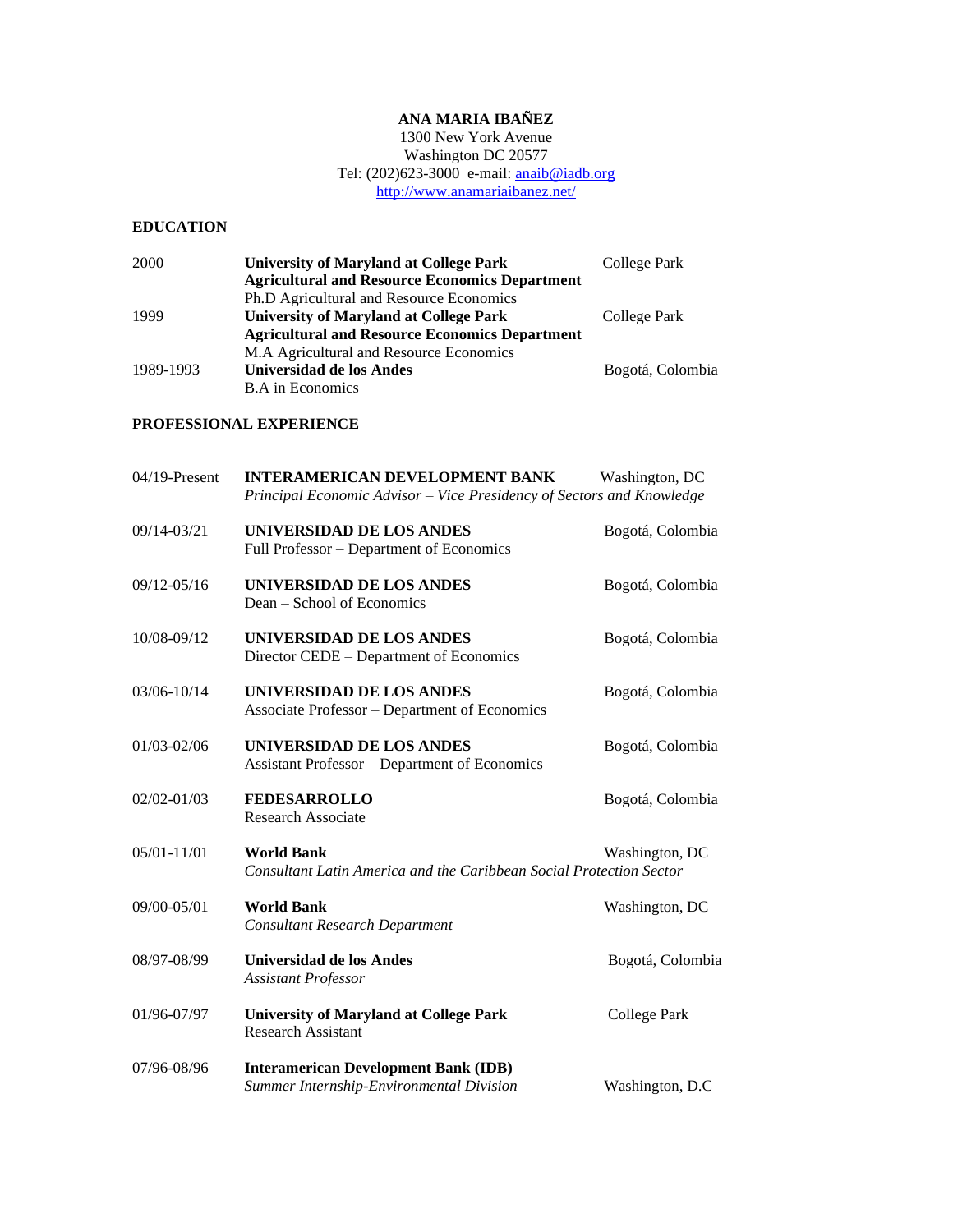| 03/95-08/95     | <b>Environmental Department of Bogotá City D.A.M.A</b> (Bogotá's Environmental<br>Authority) |                  |
|-----------------|----------------------------------------------------------------------------------------------|------------------|
|                 | Development Deputy Director                                                                  | Bogotá, Colombia |
| 11/94-03/95     | <b>Ministry of the Environment</b><br>Advisor to the Viceminister                            | Bogotá, Colombia |
| $04/94 - 11/94$ | <b>Ministry of the Environment</b><br>Advisor to the International Cooperation Office        | Bogotá, Colombia |

#### **OTHER ACADEMIC APPOINTMENTS**

- 09/18-01/19 **PRINCETON UNIVERSITY** Princeton, United States Visiting Professor and Visiting Scholar – Program of Latin American Studies
- 08/16-12/16 YALE UNIVERSITY New Haven, United States Rice Visiting Professor and Senior Fellow – Mac Millan Center
- 06/16-07/16 **INSTITUTE OF DEVELOPMENT STUDIES** Brighton, United Kingdom Visiting Fellow

#### **PUBLICATIONS**

- Ibáñez, A. M., A. Moya, and A. Velásquez (2022). "Promoting Recovery and Resilience for Internally Displaced Persons: Lessons from Colombia". *Oxford Review of Economic Policy.* Forthcoming.
- Ibáñez, A.M., S. Rozo, and M.J. Urbina (2021). "Forced Migration and the Spread of Infectious Diseases". *Journal of Health Economics*, 79: 1-25. [https://doi.org/10.1016/j.jhealeco.2021.102491.](https://doi.org/10.1016/j.jhealeco.2021.102491)
- Bahar, D., A.M. Ibáñez and S.Rozo (2021). "Give Me Your Tired and Your Poor: Impact of a Large-Scale Amnesty Program for Undocumented Refugees". *Journal of Development Economics*, 3:809- 820. <https://doi.org/10.1016/j.jdeveco.2021.102652>
- Piñeiro, V. et al. (2020). "A Scoping Review on Incetivos for Adoption of Sustainable Agricultural Practices and their Outcomes". *Nature Sustainability*, <https://doi.org/10.1038/s41893-020-00617-y>
- Fergusson, L., A. M. Ibáñez y J.F. Riaño (2018). "Conflict, Education Attainment and Structural Transformation: *La Violencia* in Colombia". *Economic Development and Cultural Change.* <https://doi.org/10.1086/702995>
- Arias, M.A, A.M.Ibáñez and A. Zambrano (2019). "Agricultural Production amid Conflict: Separating the Effects of Conflict into Shocks and Uncertainty". *World Development* 119: 165-184.
- Ibáñez, A.M. y V. Calderón (2016). "Labor Market Effects of Migration-Related Supply-Shocks: Evidence from Internal Refugees in Colombia". *Journal of Economic Geography* 16(3): 695-713.
- Fernández, M., A.M. Ibáñez and X. Peña (2014). "Adjusting the Labor Supply to Mitigate Violent Shocks: Evidence from Rural Colombia" *Journal of Development Studies* 50(8): 1135-1155.
- Arias, M.A., A.M. Ibáñez and P. Querubín (2013). "The Desire to Return during Civil War: Evidence for Internally Displaced Populations in Colombia", *Peace Economics, Peace Science, and Public Policy* 20(1):209-233.
- Lozano-Gracia, N, G. Piras, Ana María Ibáñez and G. J. D. Hewings (2010). "The Journey to Safety: Country-Driven Migration Flows in Colombia", *International Regional Science Review* 33(2): 157- 180.
- Ibáñez, and A. Moya (2009). "Vulnerability of Victims of Civil Conflict: Empirical Evidence for the Displaced Population in Colombia"*. World Development* 38(4): 647-663.
- Ibáñez, A.M and A. Velásquez (2009) "Identifying Victims from Civil Conflicts: An Evaluation of Forced Displaced Households in Colombia" *Journal of Peace Research* 46(3).
- Ibáñez, A.M (2009) "Forced Displacement in Colombia: Magnitude and Causes" *The Economics of Peace and Security Journal* 4(1).
- Ibáñez, A.M. and. C. Jaramillo (2008). "Oportunidades de desarrollo económico en el posconflicto: propuestas de política". *Coyuntura Económica* 36(2): 93-127.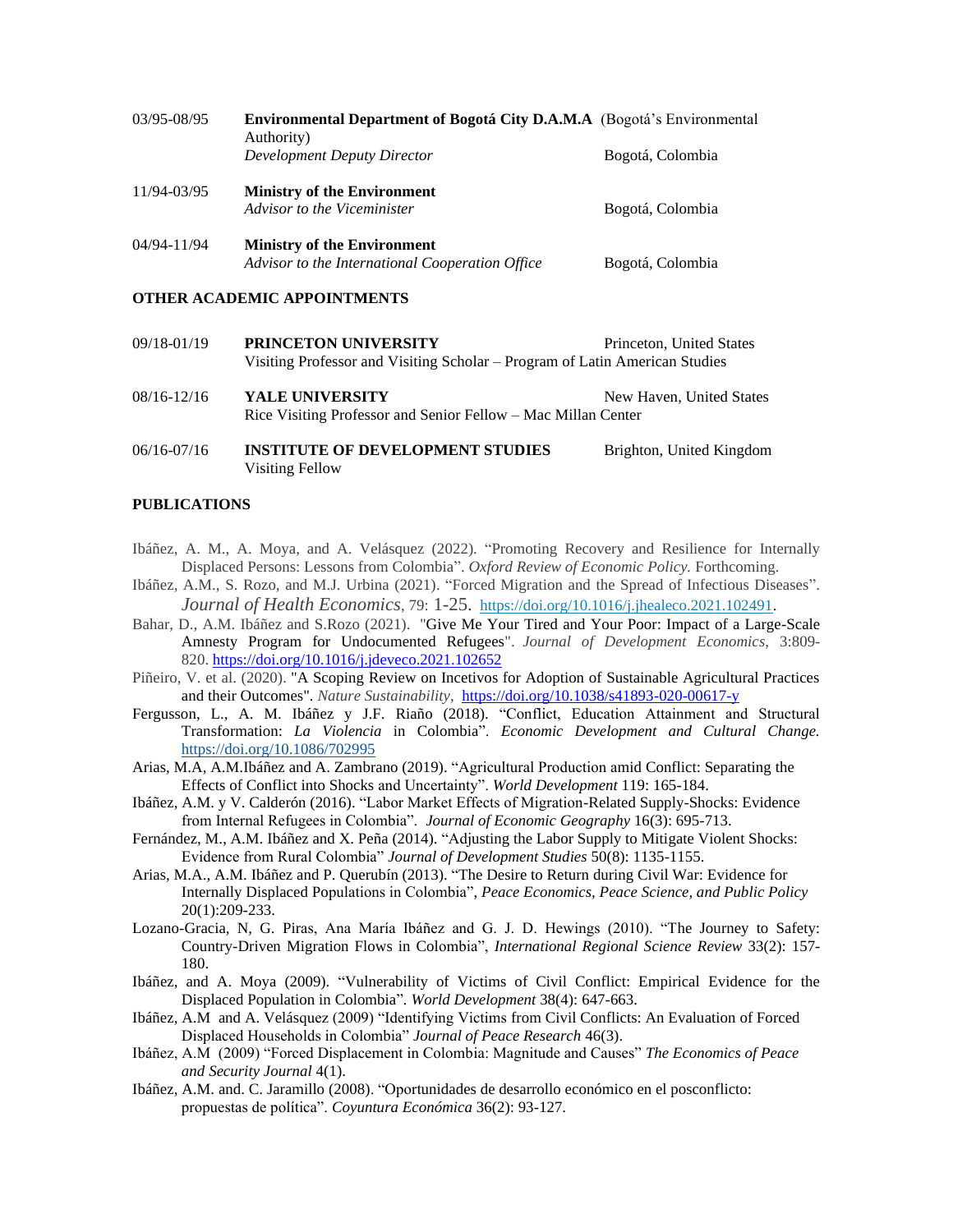- Ibáñez, A.M. and C.E. Vélez (2008) "Civil Conflict and Forced Migration: The Micro-determinants and the Welfare Losses of Displacement in Colombia", *World Development* 36(4): 659-676.
- Engel, S. and A.M. Ibáñez (2007) "Displacement Due to Violence in Colombia: A Household Level Analysis" *Economic Development and Cultural Change* 55(2): 335-365.
- Ibáñez, and A. Moya (2007). "¿Cómo deteriora el desplazamiento forzado el bienestar de los hogares desplazados: Análisis y determinantes de bienestar en los municipios de recepción"*, Coyuntura Social*  37: 29-62.
- Rao, V and Ibáñez, A.M (2005). "The Social Impact of Social Funds in Jamaica: A Mixed-Methods Analysis of Participation, Targeting and Collective Action in Community Driven Development" *Journal of Development Studies* 41 (5): 788-838*.*
- Ibáñez, A.M and E. Uribe (2005), "La política ambiental en Colombia durante los últimos 35 años", *Coyuntura Económica,* 35(2):335-343.
- Echeverry J.C., A.M. Ibáñez, A.Moya and L.C. Hillón (2005). "The Economics of TransMilenio, A Mass Transit System for Bogotá" *Economía* 5 (2):151-188*.*
- Jaramillo, C and A.M (2005) "El Censo Nacional de Población: Una comparación de metodologías mediante simulaciones de Monte Carlo" *Coyuntura Social*, 32: 45-65
- Echeverry, J.C. , A.M. Ibáñez and A. Moya (2004) "Una evaluación económica del sistema TransMilenio". Revista de Ingeniería Número 21. Universidad de los Andes.
- Ibáñez, A.M. (2004). "Génesis del desplazamiento forzoso en Colombia: sus orígenes, sus consecuencias y el problema del retorno" *Coyuntura Social*, 30, Junio.
- Ibáñez A.M. y P. Querubín (2003). "Determinantes del deseo de retorno de los hogares desplazados en Colombia" *Planeación y Desarrollo*, XXXIV (2), Julio Diciembre.
- Ibánez, A.M, K.Lindert and M. Woolcock (2003) "Social Capital in Guatemala: A Mixed Methods Analysis" in *Poverty in Guatemala.* World Bank Document. World Bank: Washington DC.
- Erazo, Jaime A; Ibáñez, Ana María; Kirchhoff, Stefanie; Galán, Alberto (1999). "Diversas Causas y Costos del Desplazamiento: Quién los compensa?; Departamento Nacional de Planeación, Revista Planeación y Desarrollo, XXX (3), July-September 1999; Bogotá, Colombia.

#### **BOOKS AND CHAPTERS IN BOOKS**

- Ibáñez A.M. and A. Moya (2016). "Who Stays and Who Leaves During Mass Atrocities?" in *Economic Aspects of Genocides, Other Mass Atrocities and Their Prevention* (eds. C.H. Anderton y J. Bauer). Oxford University Press, New York, Estados Unidos.
- Ibáñez A.M. (2014). "Growth in forced displacement: cross-country, sub-national and household evidence on potential determinants" in *International Handbook on Migration and Economic Development* (eds. R.E.B. Lucas). Edward Elgar, Northampton, Estados Unidos.
- Gáfaro, M., A.M. Ibáñez y D. Zarruk. "Equidad y eficiencia rural en Colombia: una discusión de políticas para el acceso a la tierra" en *Equidad y Movilidad Social: Diagnósticos y propuestas para la transformación de la sociedad colombiana* (eds. A. Montenegro y M. Meléndez). Ediciones Uniandes.
- Arias, M.A. and A.M. Ibañez (2014). "Conflicto armado en Colombia y producción agrícola: ¿Aprenden los pequeños productores a vivir en medio del conflicto?" in *Costos económicos y sociales del conflicto en Colombia: ¿Cómo construir un posconflicto sostenible?* (eds. M.A. Arias, A. Camacho, A.M. Ibáñez, D. Mejia and C. Rodríguez). Ediciones Uniandes.
- Zetter, R., A.Purdekova and A.M. Ibáñez (2013). "Violence, conflict and mobility A Micro Level Analysis" in *Micro-Level Perspective on the Dynamics of Conflict, Violence, and Development* (eds. T. Brück, P. Justino y P. Verwimp)*.* Oxford University Press.
- Ibáñez, A.M, J. Kissner, C. Jaramillo, M. Fernández, M.A. Arias y D. Bocarejo (2012). "Cuando el crecimiento viene de afuera: dinámicas territoriales en Susa y Simijaca" en *De Yucatán a Chiloé: Dinámicas Territoriales en América Latina* (eds Julio A. Berdegué y Félix Modrego), Editorial Teseo.
- Ibáñez, A.M and J.C. Muñoz (2012). "La persistencia de la concentración de la tierra en Colombia: ¿Qué pasó entre 2000 y 2009": 301-332 en *Justicia Distributiva en Sociedades en Transición* (eds. Morten Bergsmo, César Rodríguez, Pablo Kalmanovitz and María Paula Saffon), Torkehl Opshal Academic EPublisher, Oslo, Norway.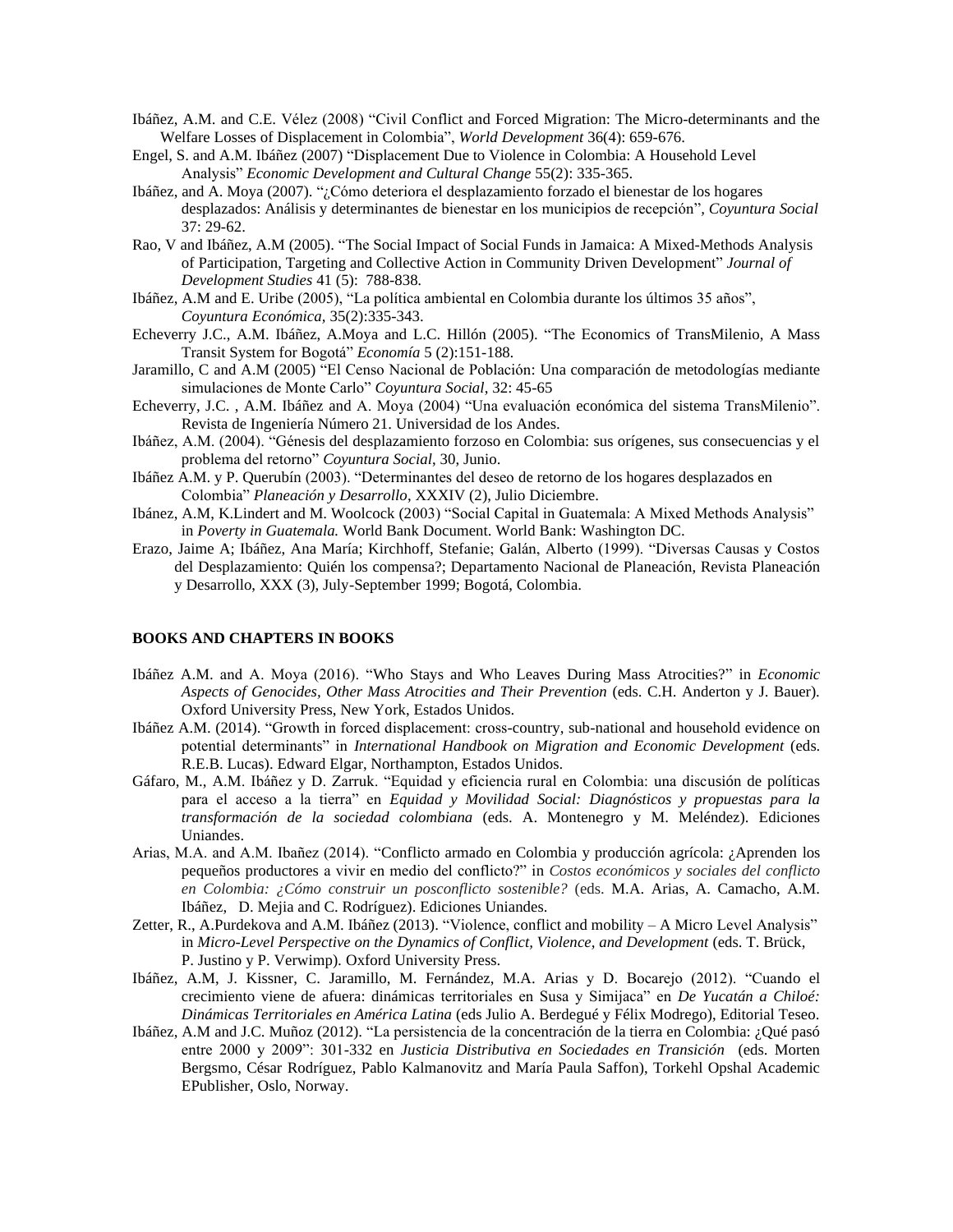- Ibáñez, A.M and J.C. Muñoz (2010). "The Persistence of Land Concentration in Colombia: What Happened between 2000 and 2009?": 279-310 en *Distributive Justice in Transitions* (eds. Morten Bergsmo, César Rodríguez, Pablo Kalmanovitz and María Paula Saffon), Torkehl Opshal Academic EPublisheand, Oslo, Norway.
- Ibáñez A.M, and A. Moya (2009). "Do Conflicts Create Poverty Traps? Asset Losses and Recovery for Displaced Households in Colombi" in *The Economics of Crime* (eds. Rafael Di Tella, Sebastián Edwards y Ernesto Schargrodsky), University of Chicago Press, Chicago, Estados Unidos.
- Ibáñez, A.M. (2009). "Los programas de retorno para la población desplazada en Colombia" in *Más allá del desplazamiento: políticas, derechos y superación del desplazamiento forzado en Colombia"* (eds. César Rodríguez). Editorial Uniandes, Bogotá, Colombia.
- Ibánez, A.M. (2008). El desplazamiento forzoso en Colombia: Un camino sin retorno hacia la pobreza. Editorial Uniandes. Bogotá, Colombia.

### **INVITED PRESENTATIONS**

Keynote speaker - 2<sup>nd</sup> Research Conference on Forced Displacement, Joint Data Center on Forced Displacement (2022)

Invited Speaker – Sustainability and Development Conference, Ann Arbor, University of Michigan (2018) Invited Speaker - 1<sup>st</sup> IZA/World Bank/NJD Conference on Jobs and Development, Universidad Javeriana Bogotá (2018)

Keynote Speaker - Annual Conference AARES, Adelaide, Australia (2018)

Invited Speaker - FBA Research workshop on Peacebuilding after Conflict, Bogotá, Colombia (2017) Keynote Speaker - VII Meeting of LACEA's Labor Network – Cartagena, Colombia (2017)

### **INVITED SEMINARS**

UNU-Wider (2022) University of Warwick (2022) Arizona State University (2021) Center for Global Development (2021) Kennedy School of Government, Harvard University (2021) Williams College (2021) Yale (2020) Kennedy School of Government, Harvard University (2020) University of Maryland at College Park (2019) Yale University (2019), Yale University, 2018 Princeton University, 2018 Sarah Lawrence College, 2018 University of Southern California, 2018 London School of Economics, 2018 Harvard University, 2016 University of California at Davis, 2016 University of Colorado at Denver 2016 Institute of Advanced Studies at Princeton, 2016 London School of Economics, 2015 Northwestern University, 2013 Université de Toulouse, 2010 Yale University, 2006 Massachusetts Institute of Technology, 2005

### **PRESENTATIONS**

Jobs and Development Conference, Banco Mundial (2019), XXIV LACEA-LAMES Meeting (2019), 13<sup>th</sup> HiCN Workshop - Université Libre de, Bruxelles, Bruselas, Bélgica (2017), 35<sup>th</sup> International Congress of the Latin American Studies Association – Lima, Perú (2017), XI HiCN Workshop – University of Toronto (2015),  $33<sup>rd</sup>$